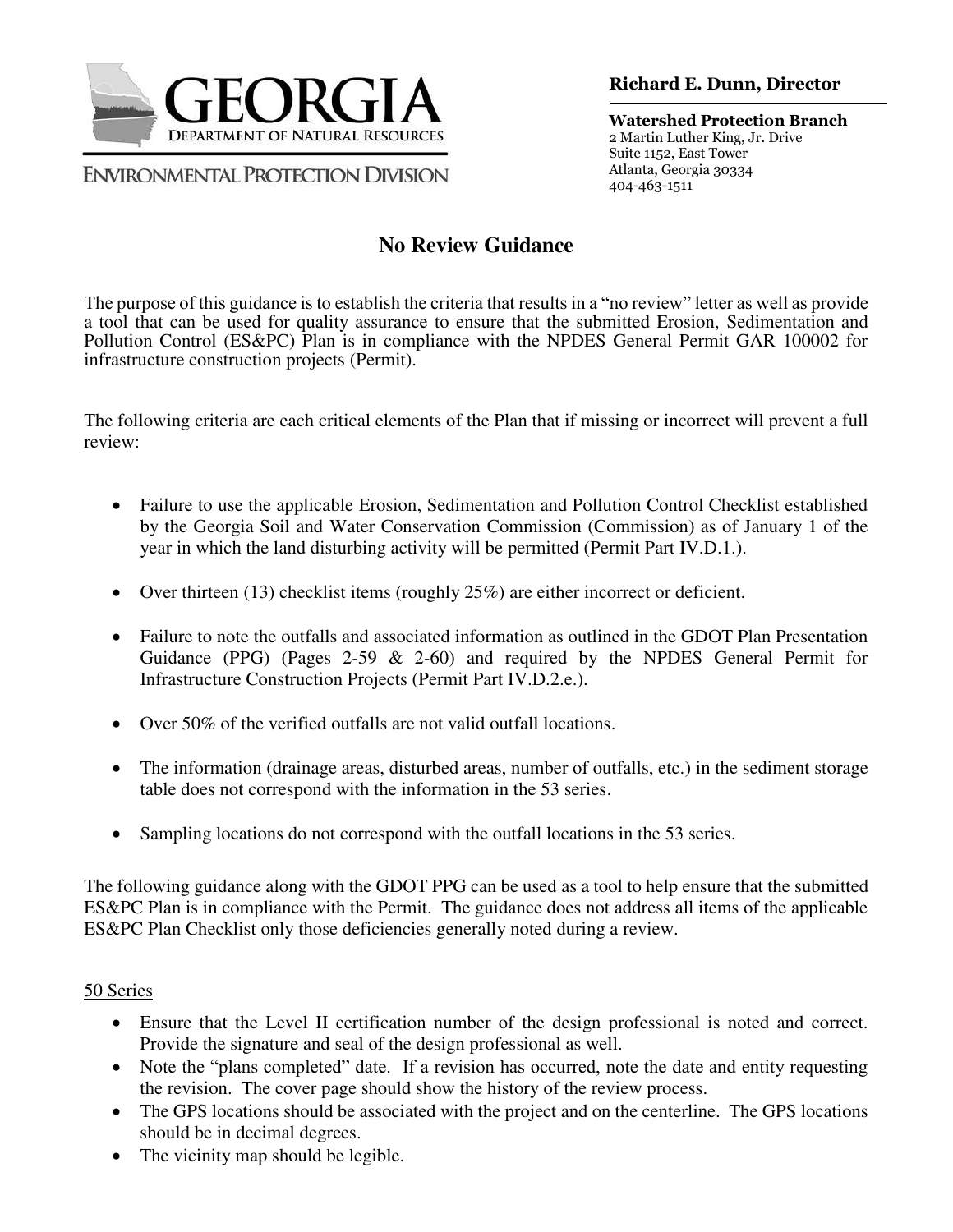#### 51 Series

#### ESPCP General Notes

- Provide the applicable ES&PC Plan Checklist established by the Commission as of January 1 of the year in which the land disturbing activity will be permitted. Verify the effective date. The plan sheet numbers noted in the checklist should accurately reflect the location of the information that addresses the item.
- The current version of the GDOT template for the 51 series (with modifications) should be used.
- When writing the narrative for the sequence of major activities, do not mention any land disturbing activities (including clearing and grubbing) in the initial phase. The limits of disturbance for the initial phase should delineate only the area required to be disturbed for the installation of perimeter control BMPs and initial sediment storage.
- Under Postconstruction BMPs for Stormwater Management, only list the BMPs used on the project.
- Provide a chart/table listing the percentage of soil types on the project. The acreage for the area of interest should be related to the project size.
- Verify that there are no biota impaired stream segments within one linear mile of the project. If so, complete the chart shown in the 51 series template. Add Appendix 1 listing the four (4) BMPs to be used on the project.
- If using alternative BMPs (e.g., fabric check dam), provide the required documentation packet, add the alternative BMP certification statement to the Plan and add the detail sheet to the 56 series.

## Rip Rap Outlet Protection Table

- Use the table in the 51 series template to list the outlet protection on the project.
- If using structure numbers or outfall IDs, add the labels to the structures on the plan sheets where the BMP is initially installed.
- If using the station number and offset, the station number and offset should be the location of the outlet protection not the pipe or culvert.
- The labels (including "St-Rp" for outlet protection) and pattern should be in bold in the stage where it is initially installed and shown faded in subsequent stages (permanent BMP).

#### Sampling Table

- All outfalls/basins in the 53 series should be sampled or represented by a sampling location in the sampling table.
- Do not label the sampling locations chronologically. The labels should reflect the outfalls/basins or receiving waters being sampled.
- The sampling location should correspond with the outfall location. For receiving waters, the upstream and downstream locations should be in the middle of the stream at the right of way.
- Each receiving water listed in the sampling table should have only one value (in square miles) for the surface water drainage area (see definition in Permit).
- Verify the Appendix B NTU value based on the total site size and the surface water drainage area of the receiving water in question. Ensure that the NTU values are in the correct column.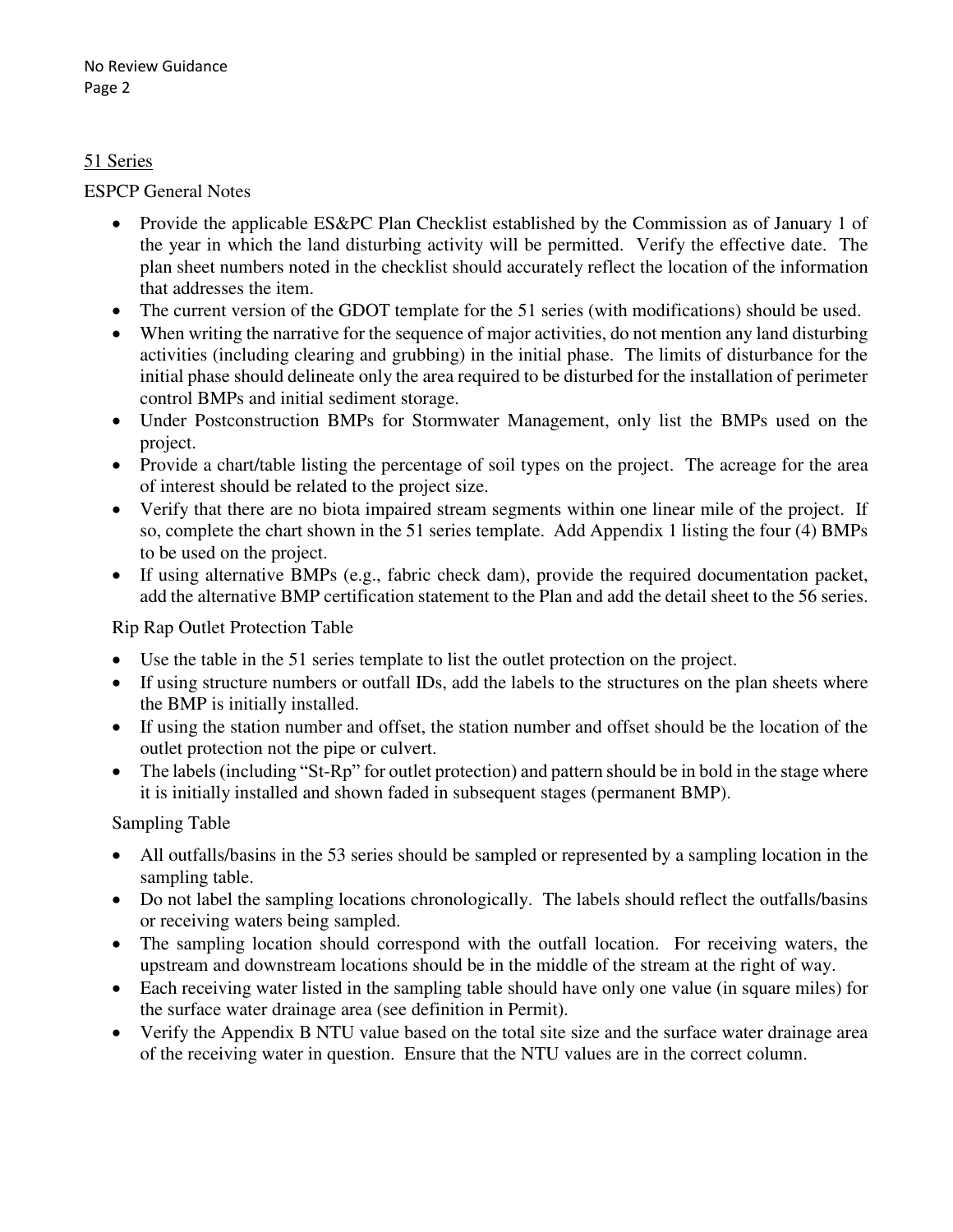Buffer Encroachment Table

- When noting the impacts in the buffer encroachment table, the locations should be the furthest points of impact to the buffer along the centerline.
- The locations should be noted for each side of the project  $(LT \& RT)$  if the feature crosses the centerline for a total of four (4) locations.
- Only buffered state waters with impacts should be shown in the table.
- Drainage structures within the buffer should be constructed of non-erodible material (TRM, riprap, concrete, etc.).

Sediment Storage Table

- The information (drainage areas, disturbed areas, number of outfalls, etc.) in the sediment storage table should correspond with the information in the 53 series.
- The disturbed areas in the table should add up to the total disturbed area for the project noted in the Plan.
- While most tables are generated using an Excel spreadsheet, the values should be checked to make sure that rounding errors have not occurred based on the data in the table.
- When adding the written justifications, provide the reasons (lack of topography, right of way, ESAs, etc.) for not using temporary sediment basins or meeting the storage requirement. The written justifications are separate from one another.

# 53 Series

- Delineate the contributing drainage basins on the map based on the permit defined outfalls on the project.
- A permit defined outfall is a structure (pipe, ditch, etc.) that discharges stormwater from the project limits (right of way) or directly into a receiving water on site in a concentrated manner.
- The following are examples of structures that **do not meet** the definition of an outfall in the Permit: pipes that discharge within the project limits where the stormwater would transition into sheet flow before leaving the project, pipes that discharge into a ditch that runs parallel to the project, and ditches that discharge within the project limits.
- The required information for the outfalls should be noted in the 53 series (GDOT PPG Pages 2-59 & 2-60).

# 54 Series

- All the required information noted in the GDOT PPG (Pages 2-60  $\&$  2-61) should be shown on the plan sheets.
- If staging construction, the guidelines noted in the first paragraph of Section 54.002 (GDOT PPG) should be followed.
- Do not show cut/fill lines (land disturbing activities) in the initial phase of the Plan. The initial phase should delineate only the area required to be disturbed for the installation of perimeter control BMPs and initial sediment storage.
- Do not use perennial or intermittent waters of the State for temporary or permanent sediment detention.
- All plan sheets with cut/fill lines (land disturbing activities) should show temporary and/or permanent stabilization measures (Ds1, Ds2, Ds3, Ss). Temporary measures should be shown faded in subsequent stages until permanent measures are installed.